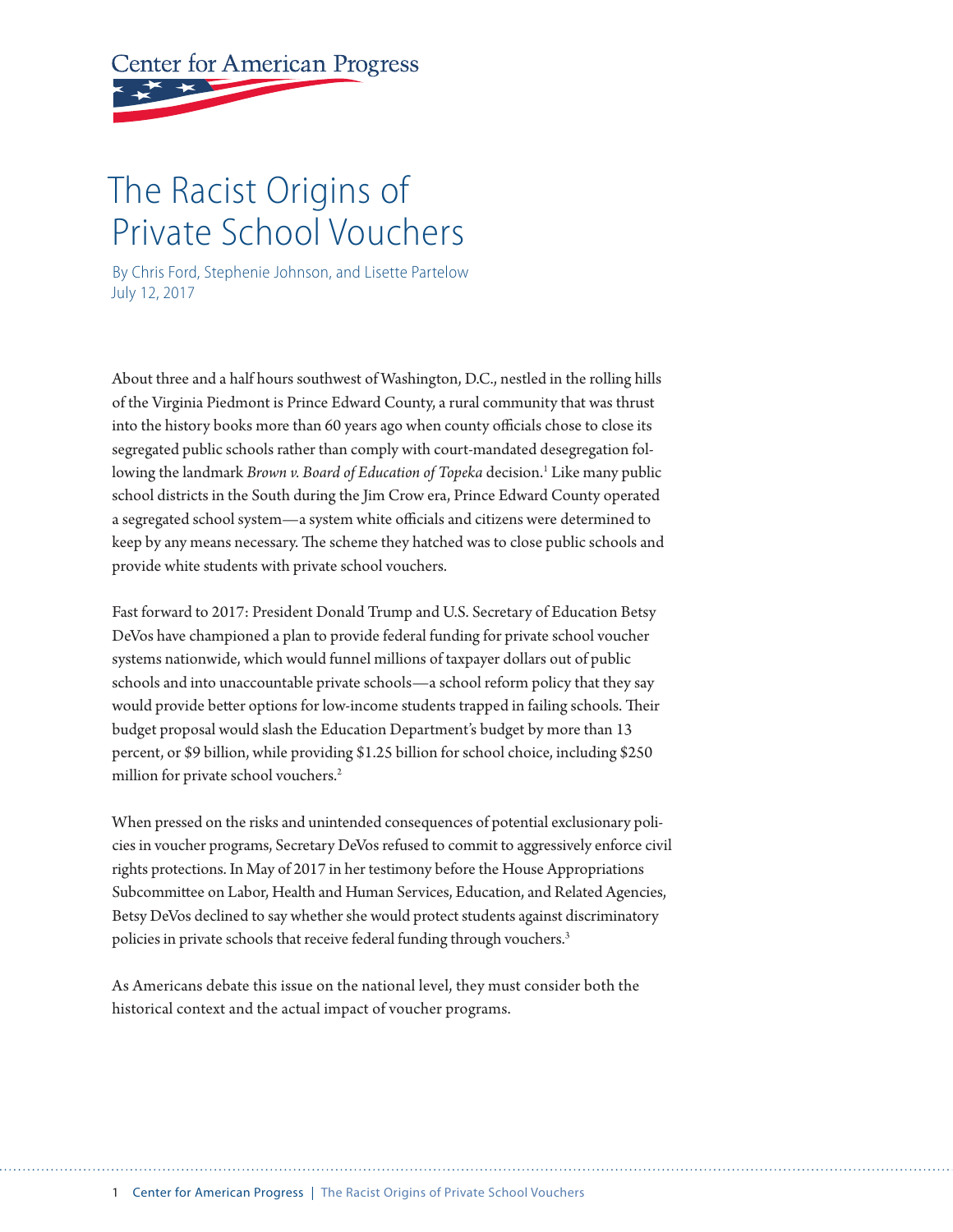### Sordid history of school vouchers

During Jim Crow—when state and local laws enforced racial segregation—Prince Edward County operated two high schools: the well-funded Farmville High School for white children and the severely underfunded Robert Russa Moton High School for black children. The latter was not only overcrowded but also lacked a cafeteria, a gymnasium, a locker room, and a proper heating system.<sup>4</sup> The alarming differences between the schools and the anger the situation engendered in the black community reached a boiling point when black students, led by upperclassman Barbara Johns, organized a strike at Moton to demand equal facilities.<sup>5</sup> Their strike attracted the attention of the state's NAACP lawyers, who fled suit in 1951 against the County in *Davis v. County School Board of Prince Edward County.* The plaintiffs in *Davis*, along with others in NAACP school desegregation suits fled in Clarendon County, South Carolina; New Castle County, Delaware; and in Washington, D.C., would eventually be added under the umbrella of a larger desegregation case headlined by Topeka, Kansas' *Brown v. Board of Education.*<sup>6</sup>

When the U.S. Supreme Court gave its initial ruling for *Brown* in May 1954, the court deemed separate but equal unacceptable in public education. The negative reaction to the *Brown* ruling by many white residents in Prince Edward County, in Virginia, and in much of the rest of the South, coalesced in what became known as "massive resistance."7 Led by Harry Byrd, the U.S. senator representing Virginia, massive resistance was a movement against federally mandated integration, particularly in public schools. Byrd's plan allowed for Virginia to flex the power of the purse in deciding who could receive a quality public education. The state Legislature passed a law allowing it to revoke funds from and even close districts and schools that integrated black and white students, leading to school closures in Charlottesville and Norfolk.<sup>8</sup>

White citizens in Prince Edward County were commited to operating a segregated school system and took even more aggressive measures. First, the county board of supervisors slashed funds for its public schools to \$150,000, the minimum amount legally required in 1955—\$550,000 less than the nearly \$700,000 requested by the county school board.<sup>9</sup> Along with allocating fewer funds for the County's schools, supervisors also voted to switch how often they would distribute those funds, changing the schedule from an annual basis to a monthly basis.

When school funds were distributed annually, the district was commited to keeping the school open for the length of the school year. In contrast, a monthly distribution schedule gave the County greater fexibility to close schools abruptly and minimize the financial loss. Threatened with having to integrate their schools, the County could simply choose not to give out the remaining funds, close the schools, and subsequently save tax dollars and achieve their goal of not paying for integrated schools. Ultimately, Prince Edward County chose to close its entire public school system in 1959 rather than operate integrated schools.10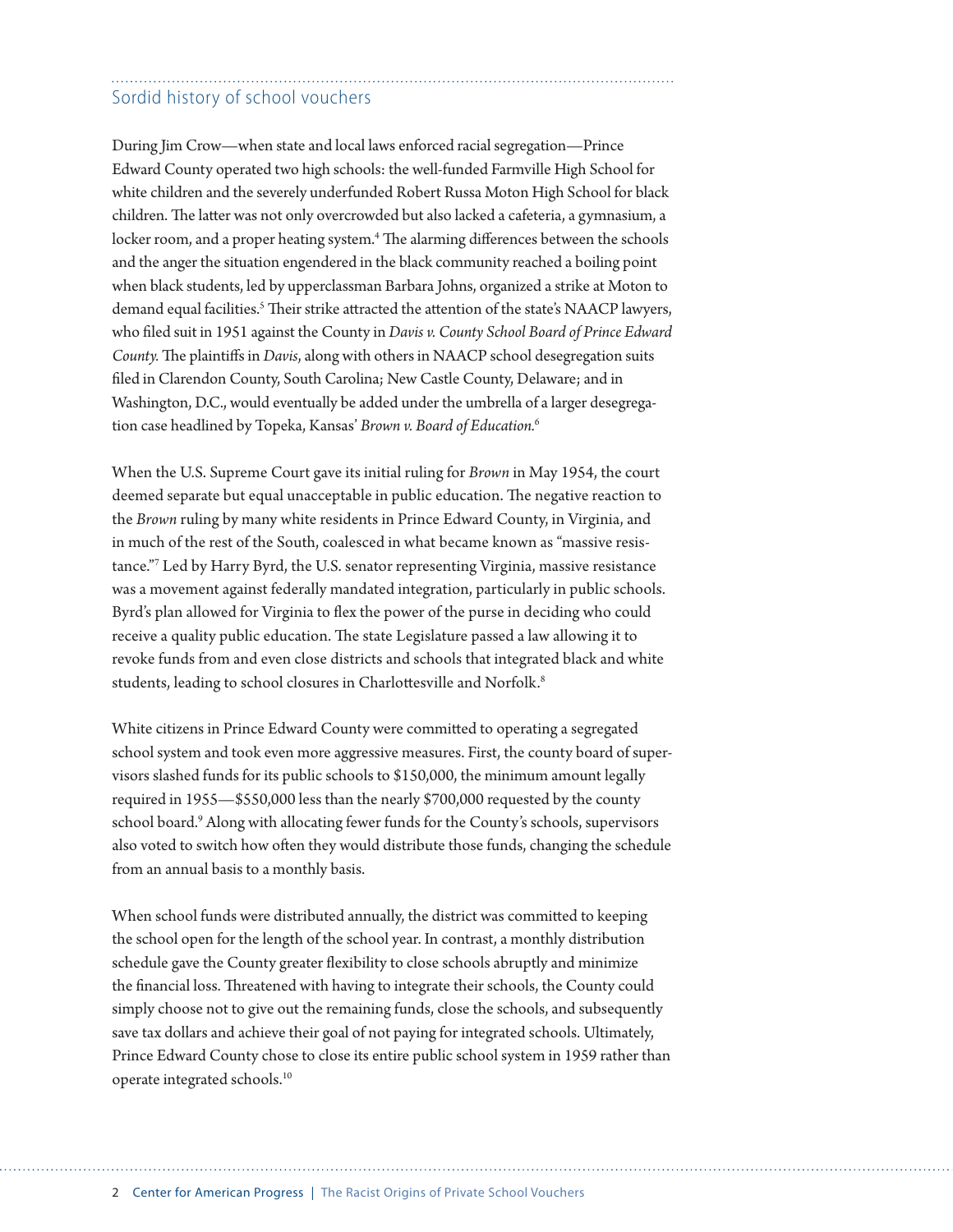The original 1954 *Brown* ruling, as definitive as it was for civil rights, simply did not have the teeth to force unwilling communities to desegregate their schools. The *Brown II* ruling, which came just a year later, called for districts to desegregate "with all deliberate speed."11 While the ruling called for more urgent action from districts to desegregate their schools, the ambiguity of the phrase provided ample leeway for officials such as those in Prince Edward County to implement delaying tactics.12 In fact, in the years following the *Brown* rulings, Virginia's NAACP chapter continuously fought county officials in court as they refused to set a start date for integrating the public schools.

Finally, in September 1959, the 4th U.S. Circuit Court of Appeals ordered the County to "take immediate steps" toward integrating its schools, bringing the situation in the County to a breaking point.<sup>13</sup> The county board of supervisors, with assistance from the Virginia General Assembly, took additional measures to undermine funding for integrated public schools. The board decided not to levy local taxes for the 1959-60 school year, eliminating a major source of funding for its schools. Meanwhile, the state adopted a new voucher system called a "tuition grant program," ofering students vouchers of \$125 for elementary school students and \$150 for high schoolers to atend a nonsectarian private school or a public school in nearby localities.<sup>14</sup> During this same period, private citizens began raising funds to build and operate a private school to educate the County's white children in the event the public schools were closed.15

The final measure taken by the county board of supervisors was to close public schools in Prince Edward County. The magnitude of the decision was unprecedented. While the state Legislature had the authority to close individual schools, it had only done so on three occasions at individual schools in Charlottesville, Norfolk, and Warren County.<sup>16</sup> By closing its entire public school system, Prince Edward County had taken Harry Byrd's massive resistance plan to the extreme.

When the County locked and chained its schools' doors in September 1959, defying the court's mandate to integrate them, white children continued their education at the private Prince Edward Academy, a "segregation academy" that would serve as a model for other communities in the South.<sup>17</sup> The County's black students, however, were not permitted to atend Prince Edward Academy nor granted tuition grants to atend other private schools. Ultimately, their options for continued education were stymied by several factors, including state laws that still permited segregation of public schools; tuition grants from the state that they could not use; and the state's Pupil Placement Board, which efectively prevented black students from attending white schools in other communities.<sup>18</sup>

Thus, black parents were forced to go to incredible lengths to educate their children. Those who could do so moved their children across state lines to North Carolina, where Kitrell Junior College accommodated about 60 students.19 Others relocated their children northward to the homes of relatives, to states with integrated schools, or into the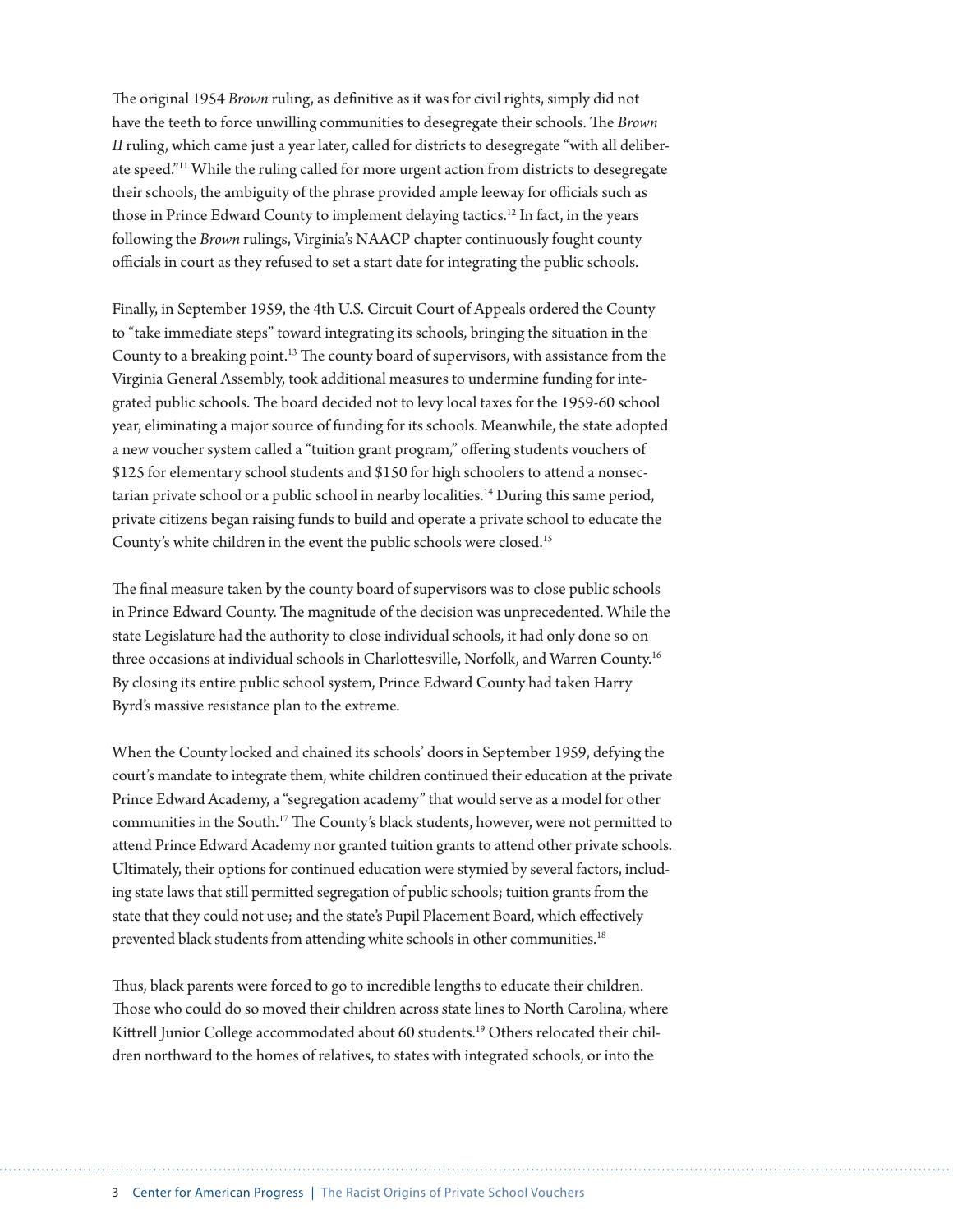homes of Quakers who were a part of the American Friends Service Committee.<sup>20</sup> Some community members cobbled together informal educational opportunities, particularly for younger children. The worst-case scenario, of course, was leaving the education system altogether—the path followed by many older children on the cusp of adulthood.

The situation in Prince Edward County finally reached the attention of the Kennedy administration by the summer of 1963. Then-U.S. Attorney General Robert Kennedy would dispatch officials from the U.S. Department of Justice (DOJ) to the County in order to assess how the federal government could help.<sup>21</sup> In a summer of student protests against the continued closures, black and white leaders in the County fnally landed on a plan to temporarily operate free private schools for black students. White students, should they wish to, were also permited to atend the school. Private donations helped fund the million-dollar price tag need to operate the Prince Edward Free Schools, with donations coming from the Ford Foundation, the Field Foundation, and the National Education Association.<sup>22</sup>

In 1964, the Supreme Court ruled in *Grifn v. County School Board of Prince Edward County* that the County had to reopen its public schools on the grounds that it was still in violation of the Equal Protection Clause of the 14th Amendment.<sup>23</sup> By closing its public schools and subsequently subsidizing private academies that only admited white students, the County, along with the state board of education and state superintendent, continued to deny black students the rights their white peers were provided. Even with the reopening of the County's public schools following the *Grifn* ruling, segregation supported by a voucher system and inequitable funding persisted.<sup>24</sup> The County's board of supervisors devoted only \$189,000 in funding for integrated public schools.25 At the same time, they allocated \$375,000 that could efectively only be used by white students for "tuition grants to students atending either private nonsectarian schools in the County or public schools charging tuition outside the County."26

In 1965, the U.S. District Court for the Eastern District in Virginia found in *Grifn v. State Board of Education* that vouchers from the state's tuition grant program could not lawfully be used to fund schools that discriminate based on race.<sup>27</sup> While not citing the Civil Rights Act of 1964 as a legal basis for its ruling, the court nonetheless relied on the law's defnition of a public school—any institution that was "operated wholly or predominantly from or through the use of governmental funds or property."28

The passage of the Civil Rights Act of 1964, which barred federal funds from going to segregated schools, made it clear that Prince Edward County could not continue their practices legally and receive federal funding.<sup>29</sup> This law, as well as the Elementary and Secondary Education Act of 1965, was instrumental in elevating the role of the federal government in protecting students from discrimination in the nation's public schools. From a legal perspective, these rulings and federal laws put an end to the legitimacy of massive resistance, but the efects of the County's practices throughout the 1950s would continue to afect the student population for decades.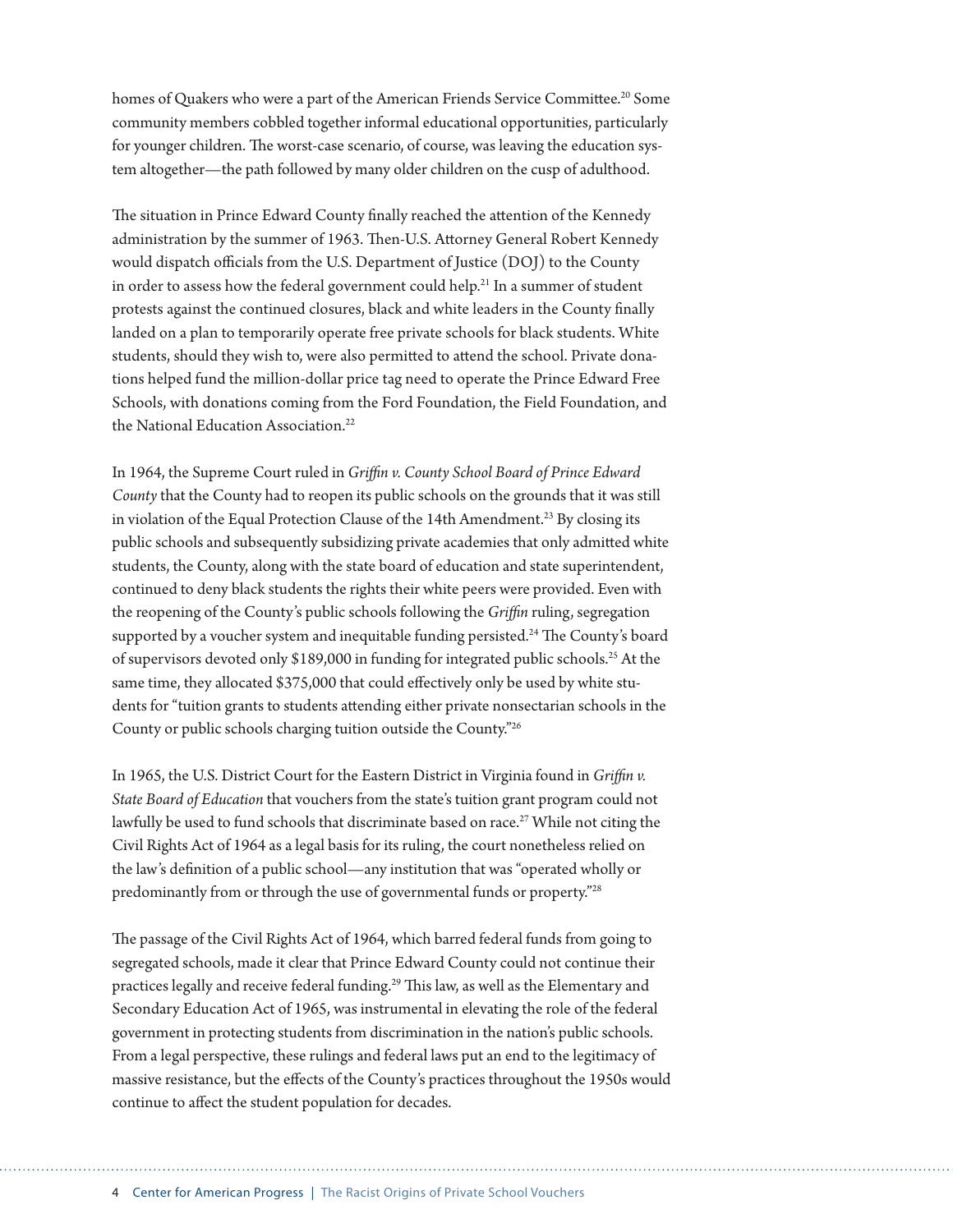#### Echoes of segregated past

Despite legal segregation being outlawed, Prince Edward County's students still faced de facto segregation in the years following massive resistance and the decision to close the public schools. The County and state's support of policies that facilitated white flight to private academies allowed for a disproportionate number of black and white students to be enrolled in the County's schools compared to the County's population.<sup>30</sup> In the 1971-72 school year, only 5 percent of students in the County's K-12 public schools were white.<sup>31</sup>

Tat demographic mismatch between the County and its public school system persists today. According to data from the Weldon Cooper Center for Public Service at the University of Virginia, demographics for Prince Edward County show that in 2015, white residents comprised 64 percent of the County's approximately 23,000 residents, while black residents comprised only 32 percent.<sup>32</sup> However, in the 2013-14 school year, the most recent year with available data from the National Center for Education Statistics, the County's public schools enrolled 2,282 students, 37 percent of whom were white and 56 percent of whom were black.<sup>33</sup>

Despite the 1965 ruling that ended the voucher program in the County and state, de facto segregation also persisted for decades at the private Prince Edward Academy now named the Fuqua School—the original "segregation academy" founded in the County in 1959.34 In 1980, the school decided to admit black students to keep their tax-exempt status but kept the black student population to a mere 1 percent—or seven out of 640 students.<sup>35</sup> The school would not graduate a black student until the 1989-90 school year, and its black enrollment was still under 5 percent in 2013 with only 17 black students among its enrollment of 362.36

Prince Edward County's actions following *Brown* in 1954 provided the blueprint for many Southern communities as they devised plans to divert and use public money to establish private schools that catered exclusively to white families. Segregationists in the County, many of whom occupied positions of power, believed their cause to be courageous and knew that it could set a precedent for other communities unwilling to desegregate their public schools.<sup>37</sup>

By 1969, more than 200 private segregation academies were set up in states across the South.38 Seven of those states—Virginia, North Carolina, South Carolina, Georgia, Alabama, Mississippi, and Louisiana—maintained tuition grant programs that ofered vouchers to students in an efort to incentivize white students to leave desegregated public school districts.39 Between the 1969-70 and the 1970-71 school years, Alabama, Louisiana, and Mississippi saw tens of thousands of students fee to newly opened segregation academies.40 In a single school year, Mississippi led the trio with almost 41,000 students having left the state's public schools. Alabama saw 21,565 students unenroll from its public schools, while Louisiana had more than 11,000 students.<sup>41</sup>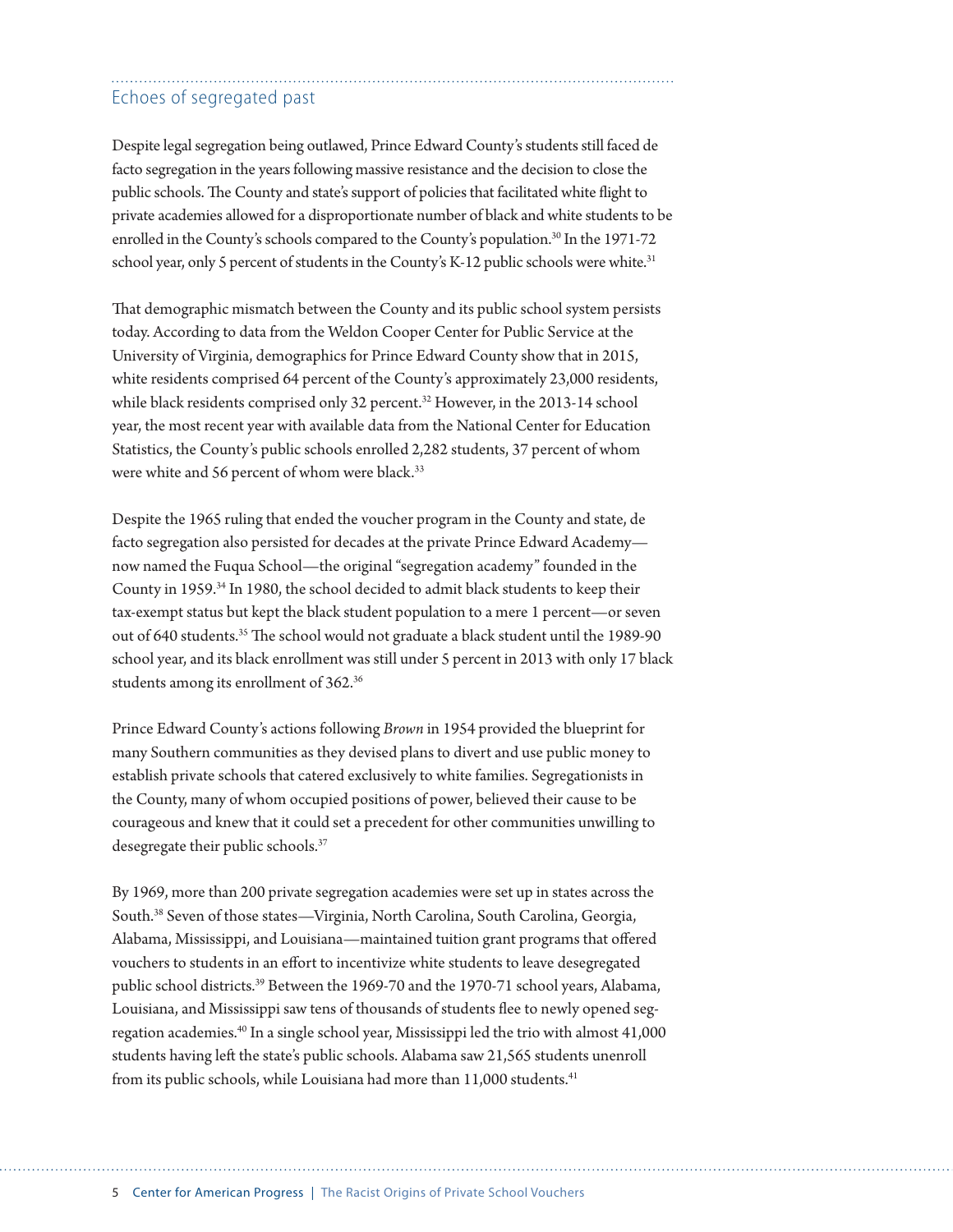The rise of private schools in the South and the diversion of public funds to those private schools through vouchers was a direct response of white communities to desegregation requirements.42 In Louisiana, the state established the Louisiana Financial Assistance Commission, which ofered vouchers of \$360 for students atending private school but only provided \$257 per student to those atending public schools.43 Over the commission's lifespan, the state devoted more than \$15 million in vouchers through its tuition grant program, with the initial \$2.5 million coming from Louisiana's Public Welfare Fund. A 1958 state law also allowed school districts to close their public schools and sell or lease their resources for considerably less than their value for use by private schools.<sup>44</sup>

Vouchers used from Mississippi's tuition grant program followed a similar path and pattern. In 1969, the U.S. DOJ intervened for the plaintifs who sued the state of Mississippi in *Cofey v. State Educational Finance Commission.*45 In the fve years before the case made it to the Supreme Court, the state offered vouchers for students to exercise "individual freedom in choosing public or private school," which provided them with the opportunity to choose to attend racially segregated schools.<sup>46</sup> Originally only offering \$180 per student in 1964, the state Legislature increased the amount of each voucher to be \$240 per student in 1968.<sup>47</sup>

In detailing the program's existence, the U.S. District Court for the Southern District of Mississippi found that segregation academies in the state were consistently established in public school districts that had either recently been forced to desegregate by the courts or had recently submited desegregation plans.48 Appendix B of the court's ruling reveals the percentage of tuition that was covered by the vouchers ofered to students at a number of the state's segregation academies. On the low end of the spectrum, the state's \$240 voucher only covered 17 percent of Gulf Coast Mill Academy's \$1,395 tuition. On the high end, however, 96 percent of tuition was covered at schools such as Adams County Private School and Deer-Creek Educational Institute.

Not only did the court fnd that the state was subsidizing large portions of these school's budgets, it also found that the state's payment of the grants frequently coincided with dates on which tuition was due at the schools. Ultimately, as was the case in *Grifn* for Prince Edward County and Virginia, the court found Mississippi's tuition grant scheme to be in violation of the Equal Protection Clause of the 14th Amendment, as it "signifcantly encourage[d] and involve[d] the State in private discriminations.<sup>"49</sup>

Alabama also enacted tuition grant state laws permiting students to use vouchers at private schools in the mid-1950s, while also enacting nullifcation statutes against court desegregation mandates and altering its teacher tenure laws to allow the fring of teachers who supported desegregation.<sup>50</sup> Alabama's tuition grant laws would also come before the court, with the U.S. District Court for the Middle District of Alabama declaring in *Lee v. Macon County Board of Education* vouchers to be "nothing more than a sham established for the purpose of fnancing with state funds a white school system."51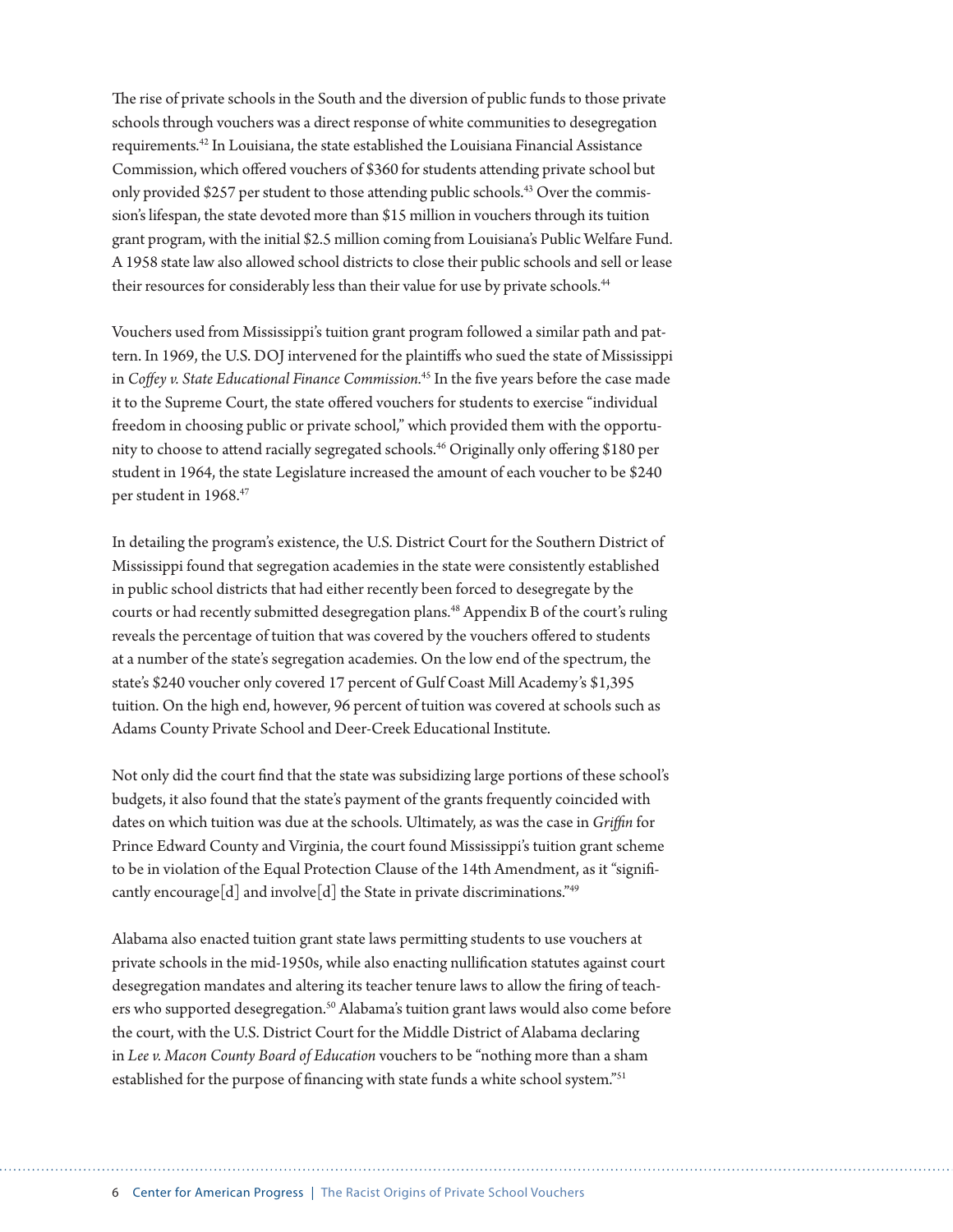White fight from public schools to segregation academies in Alabama had devastating efects on districts' abilities to raise funds. As more white students lef the public system, white taxpayers became reluctant to raise property taxes to fund their public schools. Authors of a study looking at the efects of Alabama's mid-century school choice policies found that when communities have dual school systems—that is to say, a public and a private system—taxpayers are significantly less inclined to fund the public system.<sup>52</sup>

Eforts to remedy Alabama's funding inequities, which disproportionately afected black students and students with disabilities, showed promise in the early 1990s as state courts declared that conditions in Alabama's poorest schools violated the state constitution by failing to provide all children with an adequate education.<sup>53</sup> Those remedies would fall short of being realized when Jeff Sessions, the then-Alabama attorney general—now the current U.S. atorney general—led a campaign against the state judiciary. Despite the courts having played an integral role in serving as a check against states not acting in the interests of all students for nearly four decades, Sessions' campaign against judicial oversight of legislative actions prevented the judiciary from resolving inequities in the Alabama education system.<sup>54</sup>

## School funding inequities and growing segregation a trend of vouchers

The trend of increasing racial and economic segregation is a nationwide trend—not just in Alabama and other Southern states.<sup>55</sup> The South, however, was the only region in the country to see a net increase in private school enrollment between 1960 and 2000, and where private school enrollment is higher, support for spending in public schools tends to be lower.<sup>56</sup> A growing body of rigorous research shows that money absolutely maters for public schools, especially for the students from low-income families who attend them.<sup>57</sup> What's more, private schools in the South tend to have the largest overrepresentation of white students.<sup>58</sup> In fact, research has shown that the strongest predictor of white private school enrollment is the proportion of black students in the local public schools.<sup>59</sup>

Modern-day voucher advocates ofen cite economist Milton Friedman as the visionary of today's programs. Friedman published "The Role of Government in Education" in 1955, an essay in which he argued that—while governments have a vested interest in educating the nation's children to ensure an informed and engaged citizenry and functioning democracy—they should not necessarily be directly involved in providing such an education.<sup>60</sup> He believed that a privatized system in which the government provides funds for all children to receive a basic education at a school of choice would beter meet the needs of parents and students. Friedman even posited that "mixed schools" in this system could grow at the expense of racially segregated private schools.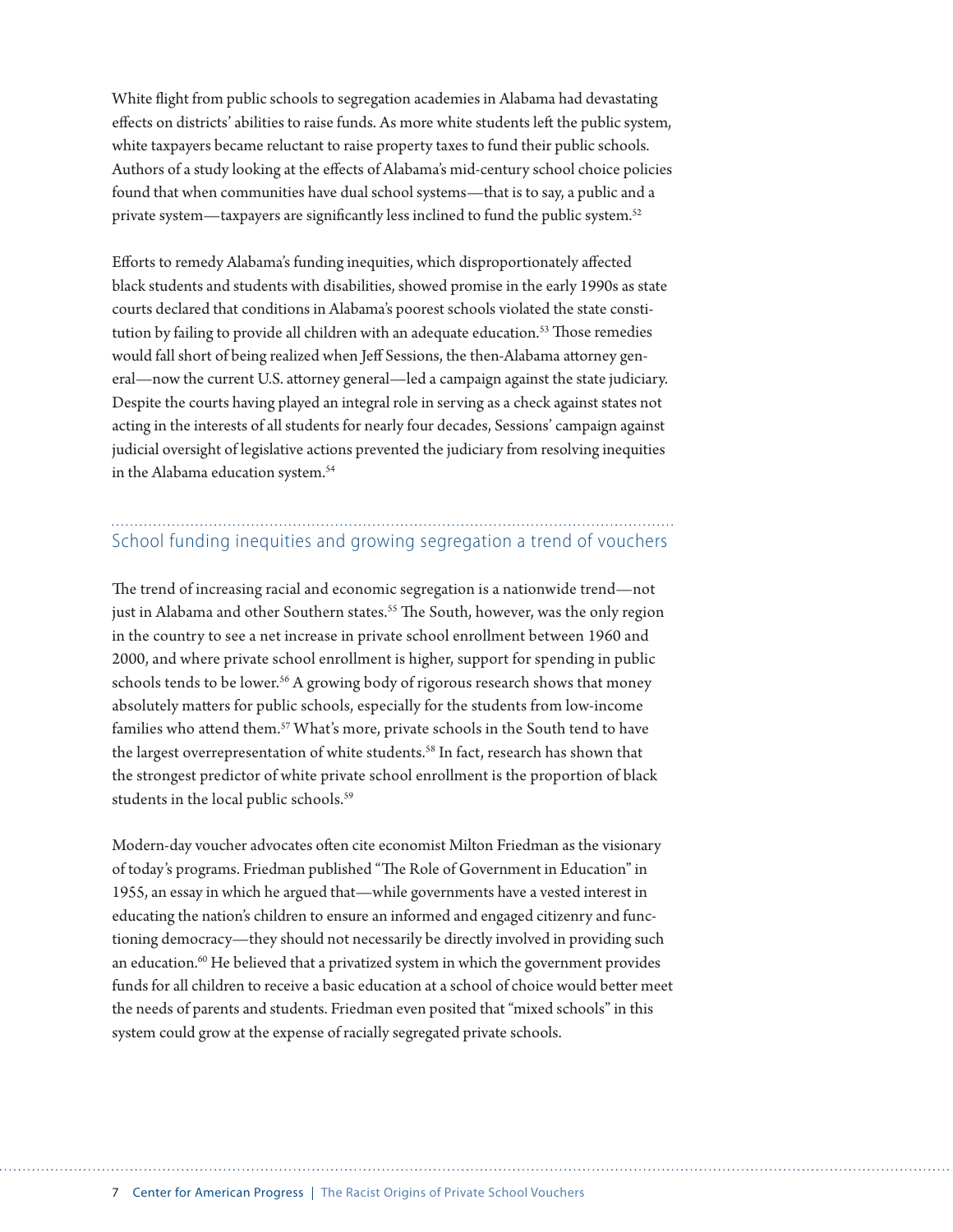Today, voucher programs vary greatly in design and eligibility criteria. Almost all prioritize access for low-income students though some are eligible to all students regardless of their fnancial means. And even contemporary race-neutral voucher programs can have the efect of exacerbating racial and socio-economic segregation. A recent analysis by The Century Foundation demonstrated that voucher programs tend to benefit the most advantaged students eligible for the programs.<sup>61</sup> Widespread enactment of private school choice in other nations such as Sweden and Chile has led to increasingly economically segregated schools.<sup>62</sup>

Chile's voucher program has led to widespread socio-economic stratifcation and a decline in public school enrollment, all while making litle to no impact on student achievement.<sup>63</sup> The program's design essentially creates three school systems: public schools atended mostly by the lowest-income students; voucher-subsidized private schools atended by more middle-class students, as they can charge additional fees or tuition; and nonsubsidized private schools attended by the wealthiest students. This design—and the relatively small number of private schools in rural communities—has greatly contributed to this socio-economic segregation.<sup>64</sup> Such policies, if adopted nationally in the United States, could have similar consequences for economic and racial segregation considering the strong correlation between race and income in many places.

Indiana's voucher program provides a case study for how voucher programs may beneft one group of students over another. Recently, NPR reported that Indiana's statewide voucher program increasingly benefts white, suburban, middle-class families more than the low-income students in underperforming schools whom the program was originally intended to serve.<sup>65</sup> Today, around 60 percent of voucher recipients come from white families, an increase of 14 percent since the program's inception in 2013. The percentage of black students receiving vouchers has dropped to 12 percent, down from 24 percent in 2013. Furthermore, NPR's investigative report notes that more than 50 percent of the students enrolled in the voucher program have never attended a public school.<sup>66</sup>

While there is no indication of racial motivation among the Indiana lawmakers who created the voucher program, the efects are clear: Indiana's voucher program increasingly benefts higher-income white students, many of whom are already in private schools, and diverts funding from all other students who remain in the public school system.

#### Conclusion

The impacts of the first private school voucher programs in the South still reverberate today in battles for adequate and equitable funding of public education. And when President Trump nominated Betsy DeVos—a longtime Republican donor with a passion for private school vouchers—to become the next secretary of education, he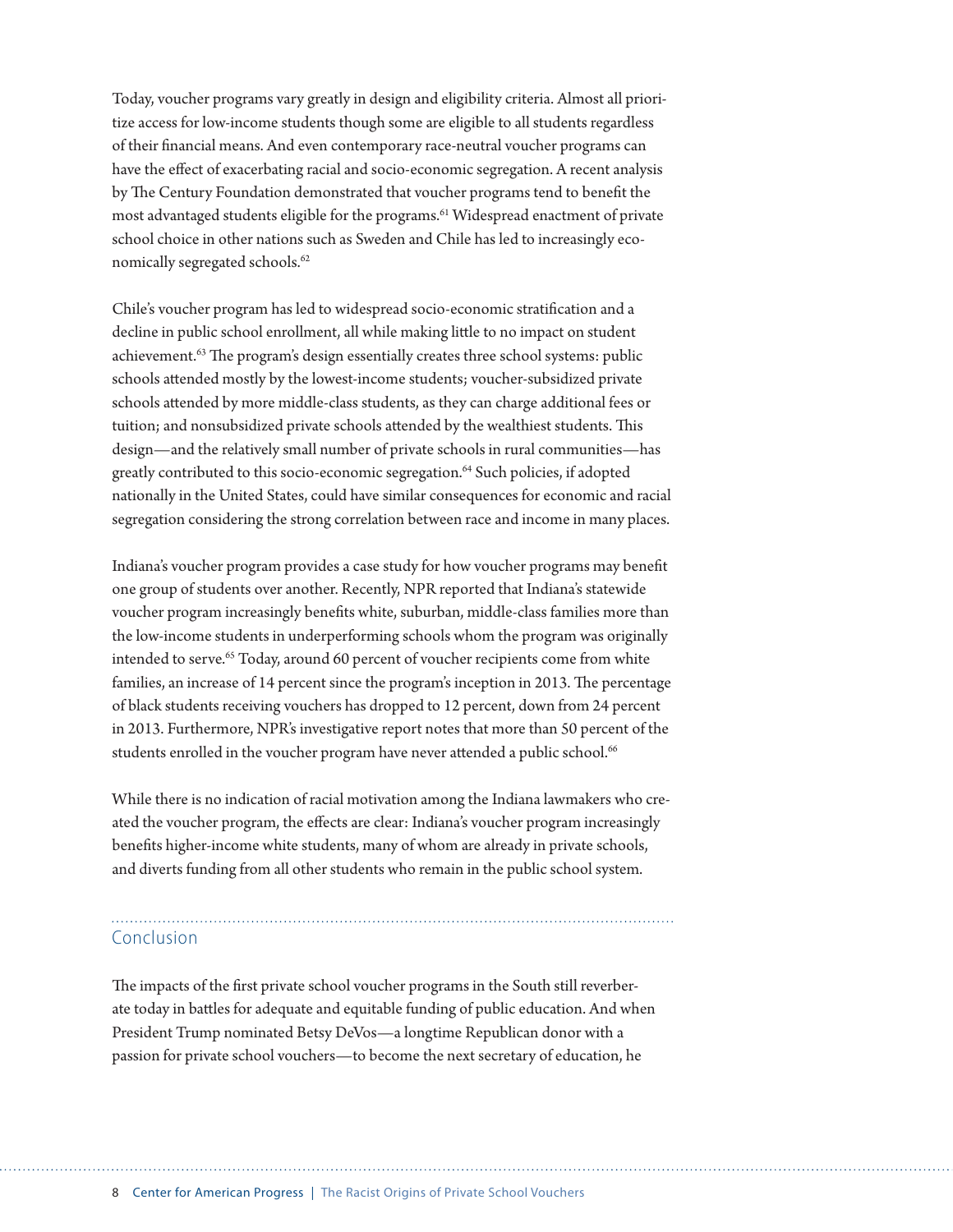elevated vouchers to the forefront of the national policy conversation.<sup>67</sup> Swiftly thereafer, Trump and DeVos proposed to cut billions in funding for public schools while creating the first nationwide federal private school vouchers program.<sup>68</sup> What's more, in May 2017, while defending the Trump budget before the House Appropriations Subcommitee on Labor, Health and Human Services, Education, and Related Agencies, DeVos refused to say that the Department of Education, under her leadership, would protect students against all forms of discrimination in private schools that receive federal taxpayer dollars through vouchers.<sup>69</sup>

Moreover, both Trump and DeVos have a worrying patern of denying or ignoring history. In February, DeVos referred to historically black colleges and universities (HBCUs) as "real pioneers when it comes to school choice," failing to mention that these institutions emerged to serve black students who were being shut out of institutions of higher education that were discriminating against them.70 And President Trump has also shown a lack of appreciation for the history of racism in the country.<sup>71</sup>

Voucher schemes—such as those backed by President Trump and Secretary DeVos are fundamentally positioned to funnel taxpayers' dollars into private schools while draining much-needed resources from public schools and the vulnerable students who atend them. Policymakers must consider the origins of vouchers and their impact on segregation and support for public education. No mater how well intentioned, widespread voucher programs risk exacerbating segregation in schools and leaving the most vulnerable students and the public schools they atend behind.

*Chris Ford is a special assistant for the K-12 Education team at the Center for American Progress. Stephenie Johnson is an associate campaign director with the K-12 Education team at the Center. Lisete Partelow is the director of K-12 strategic initiatives at the Center.*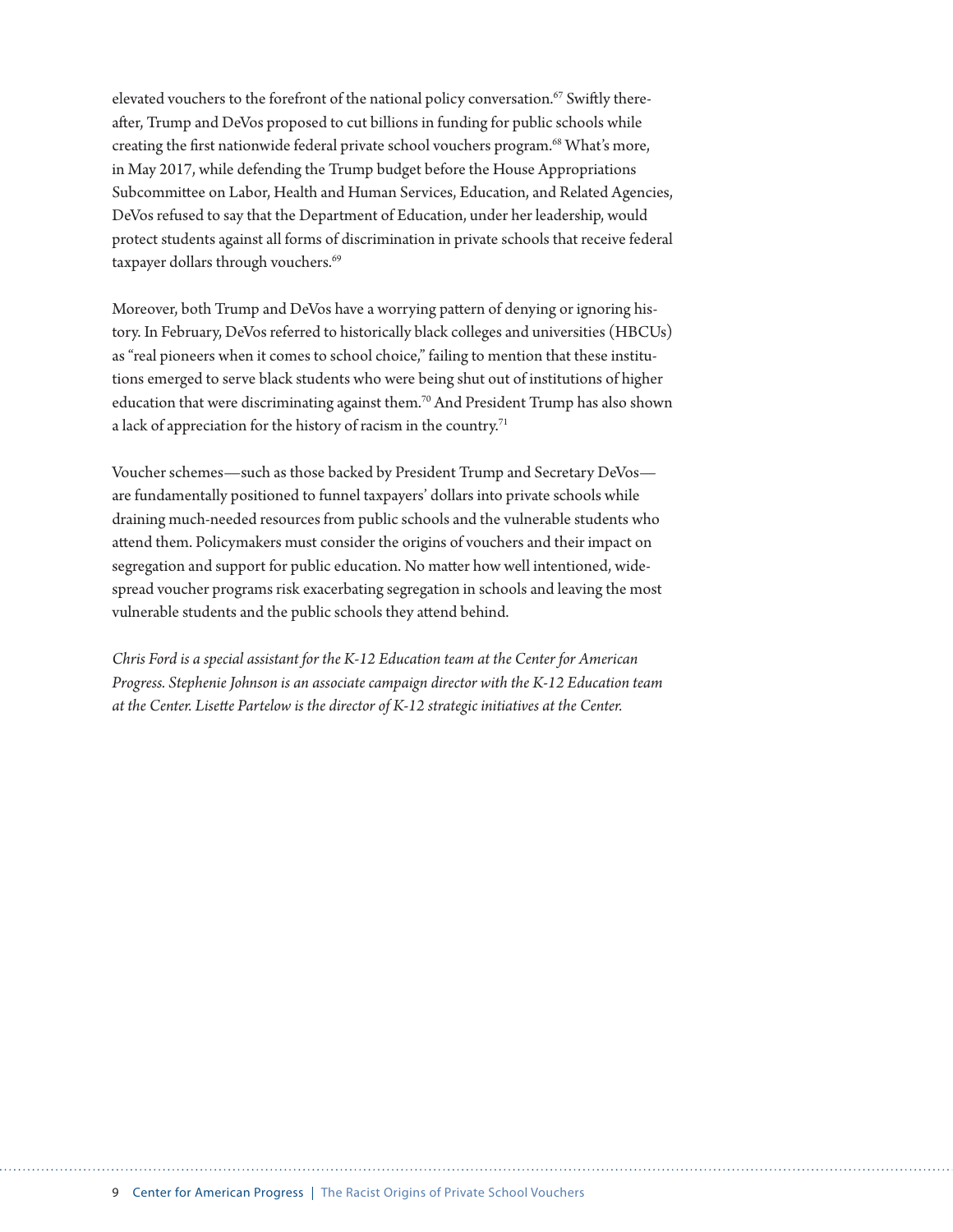#### Endnotes

- 1 National Archives, Educator Resources, "Order of Argument in the Case, Brown v. Board of Education," available at [https://www.archives.gov/education/lessons/brown-case](https://www.archives.gov/education/lessons/brown-case-order)[order](https://www.archives.gov/education/lessons/brown-case-order) (last accessed July 2017); Kristen Green, *Something Must Be Done About Prince Edward County* (New York: HarperCollins Publishers, 2015).
- 2 Scott Sargrad, "An Attack on American's Schools," *U.S. News & World Report*, May 23, 2017, available at [https://www.](https://www.usnews.com/opinion/knowledge-bank/articles/2017-05-23/donald-trump-and-betsy-devos-budget-would-destroy-public-schools) [usnews.com/opinion/knowledge-bank/articles/2017-05-23/](https://www.usnews.com/opinion/knowledge-bank/articles/2017-05-23/donald-trump-and-betsy-devos-budget-would-destroy-public-schools) [donald-trump-and-betsy-devos-budget-would-destroy](https://www.usnews.com/opinion/knowledge-bank/articles/2017-05-23/donald-trump-and-betsy-devos-budget-would-destroy-public-schools)[public-schools](https://www.usnews.com/opinion/knowledge-bank/articles/2017-05-23/donald-trump-and-betsy-devos-budget-would-destroy-public-schools); Stephenie Johnson and others, "The Trump-DeVos Budget Would Dismantle Public Education, Hurting Vulnerable Kids, Working Families, and Teachers," Center for American Progress, March 17, 2017, available at [https://www.americanprogress.org/issues/education/](https://www.americanprogress.org/issues/education/news/2017/03/17/428598/trump-devos-budget-dismantle-public-education-hurting-vulnerable-kids-working-families-teachers/) [news/2017/03/17/428598/trump-devos-budget-dismantle](https://www.americanprogress.org/issues/education/news/2017/03/17/428598/trump-devos-budget-dismantle-public-education-hurting-vulnerable-kids-working-families-teachers/)[public-education-hurting-vulnerable-kids-working-families](https://www.americanprogress.org/issues/education/news/2017/03/17/428598/trump-devos-budget-dismantle-public-education-hurting-vulnerable-kids-working-families-teachers/).<br>[teachers/](https://www.americanprogress.org/issues/education/news/2017/03/17/428598/trump-devos-budget-dismantle-public-education-hurting-vulnerable-kids-working-families-teachers/).
- 3 CAP Action, "The 3 Most Outrageous Things Betsy DeVos Said While Defending the Disastrous Trump FY 2018 Bud-get," Medium, May 24, 2017, available at [https://medium.](https://medium.com/@CAPAction/the-3-most-outrageous-things-betsy-devos-said-while-defending-the-disastrous-trump-fy-2018-budget-f8a25271ade0) [com/@CAPAction/the-3-most-outrageous-things-betsy](https://medium.com/@CAPAction/the-3-most-outrageous-things-betsy-devos-said-while-defending-the-disastrous-trump-fy-2018-budget-f8a25271ade0)[devos-said-while-defending-the-disastrous-trump-fy-](https://medium.com/@CAPAction/the-3-most-outrageous-things-betsy-devos-said-while-defending-the-disastrous-trump-fy-2018-budget-f8a25271ade0)[2018-budget-f8a25271ade0.](https://medium.com/@CAPAction/the-3-most-outrageous-things-betsy-devos-said-while-defending-the-disastrous-trump-fy-2018-budget-f8a25271ade0)
- 4 Kara Miles Turner, "Both Victors and Victims: Prince Edward County, Virginia, the NAACP, and 'Brown,'" *Virginia Law Review* 90 (6) (2004): 1667–1691.
- 5 Michael W. Fuquay, "Civil Rights and the Private School Movement in Mississippi, 1964-1971," *History of Education Quarterly* 42 (2) (2002): 159–180; Robert Russa Moton Museum, "Biography: Barbara Rose Johns Powell," available at [http://www.motonmuseum.org/biography-barbara-rose](http://www.motonmuseum.org/biography-barbara-rose-johns-powell/)[johns-powell/](http://www.motonmuseum.org/biography-barbara-rose-johns-powell/) (last accessed July 2017).
- 6 National Archives, Educator Resources, "Order of Argument in the Case, Brown v. Board of Education."
- 7 Virginia Historical Society, "Massive Resistance," available at [http://www.vahistorical.org/collections-and-resources/](http://www.vahistorical.org/collections-and-resources/virginia-history-explorer/civil-rights-movement-virginia/massive) [virginia-history-explorer/civil-rights-movement-virginia/](http://www.vahistorical.org/collections-and-resources/virginia-history-explorer/civil-rights-movement-virginia/massive) [massive](http://www.vahistorical.org/collections-and-resources/virginia-history-explorer/civil-rights-movement-virginia/massive) (last accessed July 2017).
- 8 Ibid.
- 9 Turner, "Both Victors and Victims."
- 10 Ibid.
- 11 Justia, U.S. Supreme Court, "Brown v. Board of Education of Topeka, 349 U.S. 294 (1955)," available at [https://supreme.](https://supreme.justia.com/cases/federal/us/349/294/case.html) [justia.com/cases/federal/us/349/294/case.html](https://supreme.justia.com/cases/federal/us/349/294/case.html) (last accessed July 2017).
- 12 Virginia Historical Society, "Brown I and Brown II," available at [http://www.vahistorical.org/collections-and-resources/](http://www.vahistorical.org/collections-and-resources/virginia-history-explorer/civil-rights-movement-virginia/brown-i-and-brown) [virginia-history-explorer/civil-rights-movement-virginia/](http://www.vahistorical.org/collections-and-resources/virginia-history-explorer/civil-rights-movement-virginia/brown-i-and-brown) [brown-i-and-brown](http://www.vahistorical.org/collections-and-resources/virginia-history-explorer/civil-rights-movement-virginia/brown-i-and-brown) (last accessed July 2017).
- 13 *The New York Times*, "Text of Supreme court's Decision ordering Virginia County to Reopen Its Schools," May 26, 1964, available at [http://www.nytimes.com/1964/05/26/](http://www.nytimes.com/1964/05/26/text-of-supreme-courts-decision-ordering-virginia-county-to-reopen-its-schools.html?_r=0) [text-of-supreme-courts-decision-ordering-virginia-county](http://www.nytimes.com/1964/05/26/text-of-supreme-courts-decision-ordering-virginia-county-to-reopen-its-schools.html?_r=0)[to-reopen-its-schools.html?\\_r=0](http://www.nytimes.com/1964/05/26/text-of-supreme-courts-decision-ordering-virginia-county-to-reopen-its-schools.html?_r=0).
- 14 Justia, U.S. Law, "Griffin v. State Board of Education, 239 F. Supp. 560 (E.D. Va. 1965)," available at [http://law.justia.com/](http://law.justia.com/cases/federal/district-courts/FSupp/239/560/2379198/) [cases/federal/district-courts/FSupp/239/560/2379198/](http://law.justia.com/cases/federal/district-courts/FSupp/239/560/2379198/) (last accessed July 2017).
- 15 Green, *Something Must Be Done About Prince Edward County.*
- 16 Virginia Historical Society, "Massive Resistance."
- 17 Margaret E. Hale-Smith, "The Efect of Early Educational Disruption on the Belief Systems and Educational Practices of Adults: Another Look at the Prince Edward County School Closings," *The Journal of Negro Education* 62 (2) (1993): 171–189.
- 18 Sara Kathryn Eskridge, "Virginia's Pupil Placement Board and the Massive Resistance Movement, 1956-1966," Master of Arts dissertation, Virginia Commonwealth University, 2006, available at [http://scholarscompass.vcu.edu/cgi/viewcon](http://scholarscompass.vcu.edu/cgi/viewcontent.cgi?article=1819&context=etd)[tent.cgi?article=1819&context=etd.](http://scholarscompass.vcu.edu/cgi/viewcontent.cgi?article=1819&context=etd)
- 19 Hale-Smith, "The Efect of Early Educational Disruption on the Belief Systems and Educational Practices of Adults."
- 20 Turner, "Both Victors and Victims."
- 21 Green, *Something Must Be Done About Prince Edward County*.
- 22 Ibid.

- 23 *The New York Times*, "Text of Supreme court's Decision ordering Virginia County to Reopen Its Schools."
- 24 Ibid.
- 25 Turner, "Both Victors and Victims."

26 Ibid.

- 27 Justia, U.S. Law, "Griffin v. State Board of Education."
- 28 Ibid.
- 29 Eskridge, "Virginia's Pupil Placement Board and the Massive Resistance Movement, 1956-1966"; Virginia Historical Society, "Passive Resistance," available at [http://www.vahistori](http://www.vahistorical.org/collections-and-resources/virginia-history-explorer/civil-rights-movement-virginia/passive)[cal.org/collections-and-resources/virginia-history-explorer/](http://www.vahistorical.org/collections-and-resources/virginia-history-explorer/civil-rights-movement-virginia/passive) [civil-rights-movement-virginia/passive](http://www.vahistorical.org/collections-and-resources/virginia-history-explorer/civil-rights-movement-virginia/passive) (last accessed July 2017).
- 30 Wilbur B. Brookover, "Education in Prince Edward County, Virginia, 1953-1993," *The Journal of Negro Education* 62 (2) (1993): 149–161.
- 31 Ibid.
- 32 University of Virginia Weldon Cooper Center for Public Service, "Population Estimates for Age & Sex, Race & Hispanic, and Towns," available at [http://demographics.coopercenter.](http://demographics.coopercenter.org/population-estimates-age-sex-race-hispanic-towns/) [org/population-estimates-age-sex-race-hispanic-towns/](http://demographics.coopercenter.org/population-estimates-age-sex-race-hispanic-towns/) (last accessed July 2017).
- 33 National Center for Education Statistics, "ELSi Table Generator: Race/Ethnicity enrollment data for Prince Edward County Public Schools for the 2013-14 school year," available at<https://nces.ed.gov/ccd/elsi/tableGenerator.aspx> (last accessed July 2017) .
- 34 Brookover, "Education in Prince Edward County, Virginia, 1953-1993."
- 35 Ibid.
- 36 National Center for Education Statistics, "Private School Universe Survey: Fuqua School," available at [https://nces.](https://nces.ed.gov/surveys/pss/privateschoolsearch/school_detail.asp?Search=1&SchoolName=fuqua&City=farmville&State=51&NumOfStudentsRange=more&IncGrade=-1&LoGrade=-1&HiGrade=-1&ID=01434161) [ed.gov/surveys/pss/privateschoolsearch/school\\_detail.](https://nces.ed.gov/surveys/pss/privateschoolsearch/school_detail.asp?Search=1&SchoolName=fuqua&City=farmville&State=51&NumOfStudentsRange=more&IncGrade=-1&LoGrade=-1&HiGrade=-1&ID=01434161) [asp?Search=1&SchoolName=fuqua&City=farmville&State-](https://nces.ed.gov/surveys/pss/privateschoolsearch/school_detail.asp?Search=1&SchoolName=fuqua&City=farmville&State=51&NumOfStudentsRange=more&IncGrade=-1&LoGrade=-1&HiGrade=-1&ID=01434161) [=51&NumOfStudentsRange=more&IncGrade=-1&LoGrade=](https://nces.ed.gov/surveys/pss/privateschoolsearch/school_detail.asp?Search=1&SchoolName=fuqua&City=farmville&State=51&NumOfStudentsRange=more&IncGrade=-1&LoGrade=-1&HiGrade=-1&ID=01434161) [-1&HiGrade=-1&ID=01434161](https://nces.ed.gov/surveys/pss/privateschoolsearch/school_detail.asp?Search=1&SchoolName=fuqua&City=farmville&State=51&NumOfStudentsRange=more&IncGrade=-1&LoGrade=-1&HiGrade=-1&ID=01434161) (last accessed July 2017).
- 37 J. Michael Utzinger, "The Tragedy of Prince Edward: The Religious Turn and the Destabilization of One Parish's Resistance to Integration, 1963-1965," *Anglican and Episcopal History* 82 (2) (2013): 129–165.
- 38 *Time,* "Private Schools: The Last Refuge," November 14, 1969, available at [http://content.time.com/time/magazine/](http://content.time.com/time/magazine/article/0,9171,840365,00.html) [article/0,9171,840365,00.html.](http://content.time.com/time/magazine/article/0,9171,840365,00.html)
- 39 Helen Hershkoff and Adam S. Cohen, "School Choice and the Lessons of Choctaw County," *Yale Law & Policy Review* 10 (1) (1992): 1–29.
- 40 Robert E. Anderson Jr., "The South and Her Children: School Desegregation, 1970-1971" (Atlanta: Southern Regional Council, 1971), available at http://f[les.eric.ed.gov/fulltext/](http://files.eric.ed.gov/fulltext/ED049327.pdf) [ED049327.pdf](http://files.eric.ed.gov/fulltext/ED049327.pdf).